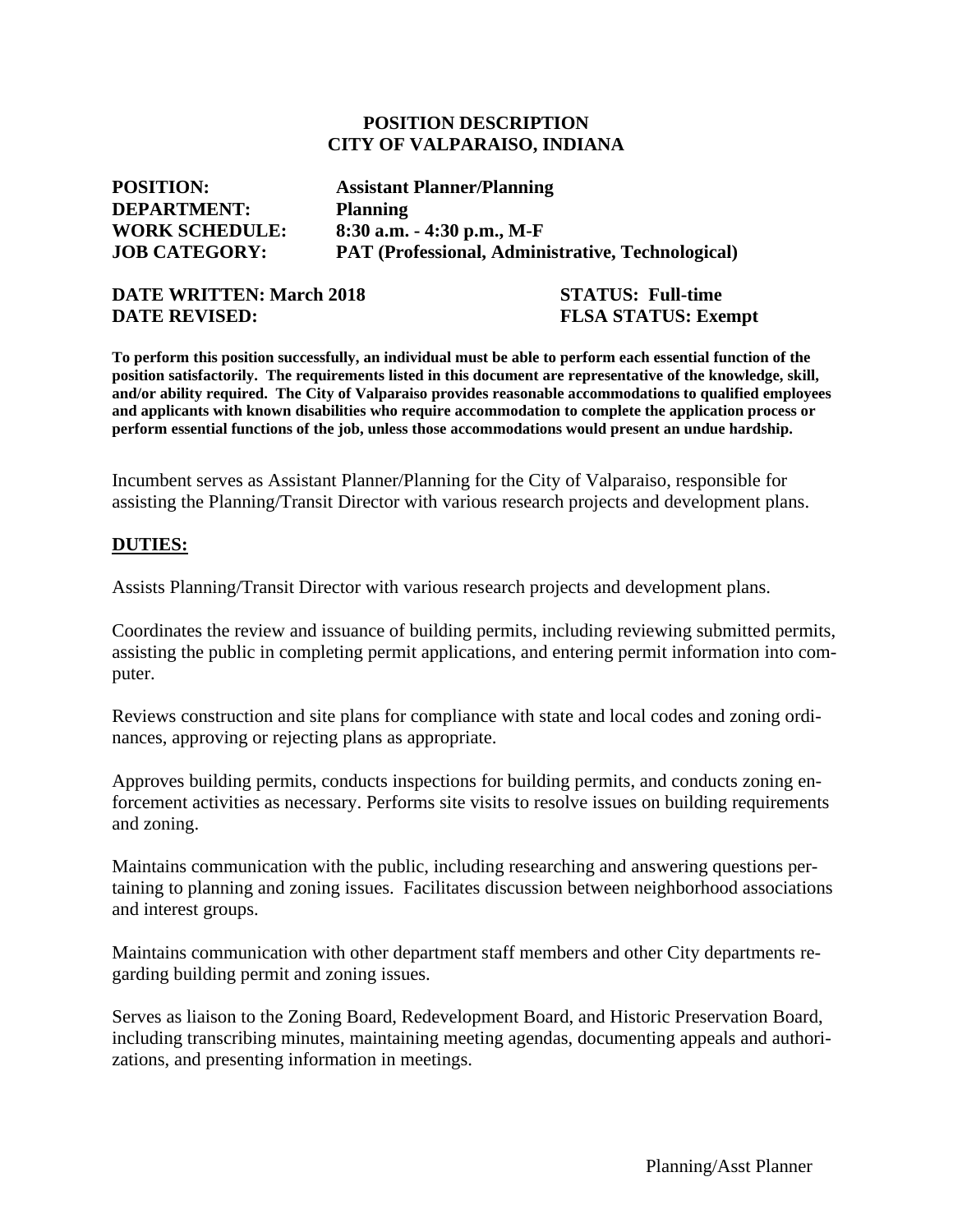Performs a variety of administrative duties for the Community Development Corporation and provides assistance to the Valparaiso Historic Preservation Commission.

Administers grants for departmental activities, including preparing reports in a timely fashion.

Assists with maintenance and development of the Planning Department website and other social media sites.

Performs related duties as assigned by the Planning/Transit Director, Building Commissioner or City Administrator.

Performs duties of other staff in their absence or as needed.

# **I. JOB REQUIREMENTS:**

Baccalaureate Degree in Planning, Community Development, or Public Administration, and a minimum of one (1) to two (2) years in municipal planning or related experience.

Must be at least 21 years of age.

Ability to meet all employer and department hiring requirements, including passage of a drug test.

Working knowledge of budgeting and grant writing standards and procedures, and ability to prepare reports and administer grants.

Knowledge of and ability to read and understand Indiana Code, municipal and planning ordinances, and related laws and regulations.

Working knowledge of standard English grammar, spelling and punctuation, and ability to prepare written reports and documents.

Working knowledge of the principles and practices of planning, and ability to understand and interpret legal descriptions, City maps, topography maps, and detailed blueprints.

Working knowledge of department computer applications, including Microsoft Office, Adobe, and GIS programs.

Ability to provide public access to or to maintain confidentiality of department information and records according to state requirements.

Ability to comply with all employer and department policies and work rules, including, but not limited to attendance, safety, drug-free workplace, and personal conduct.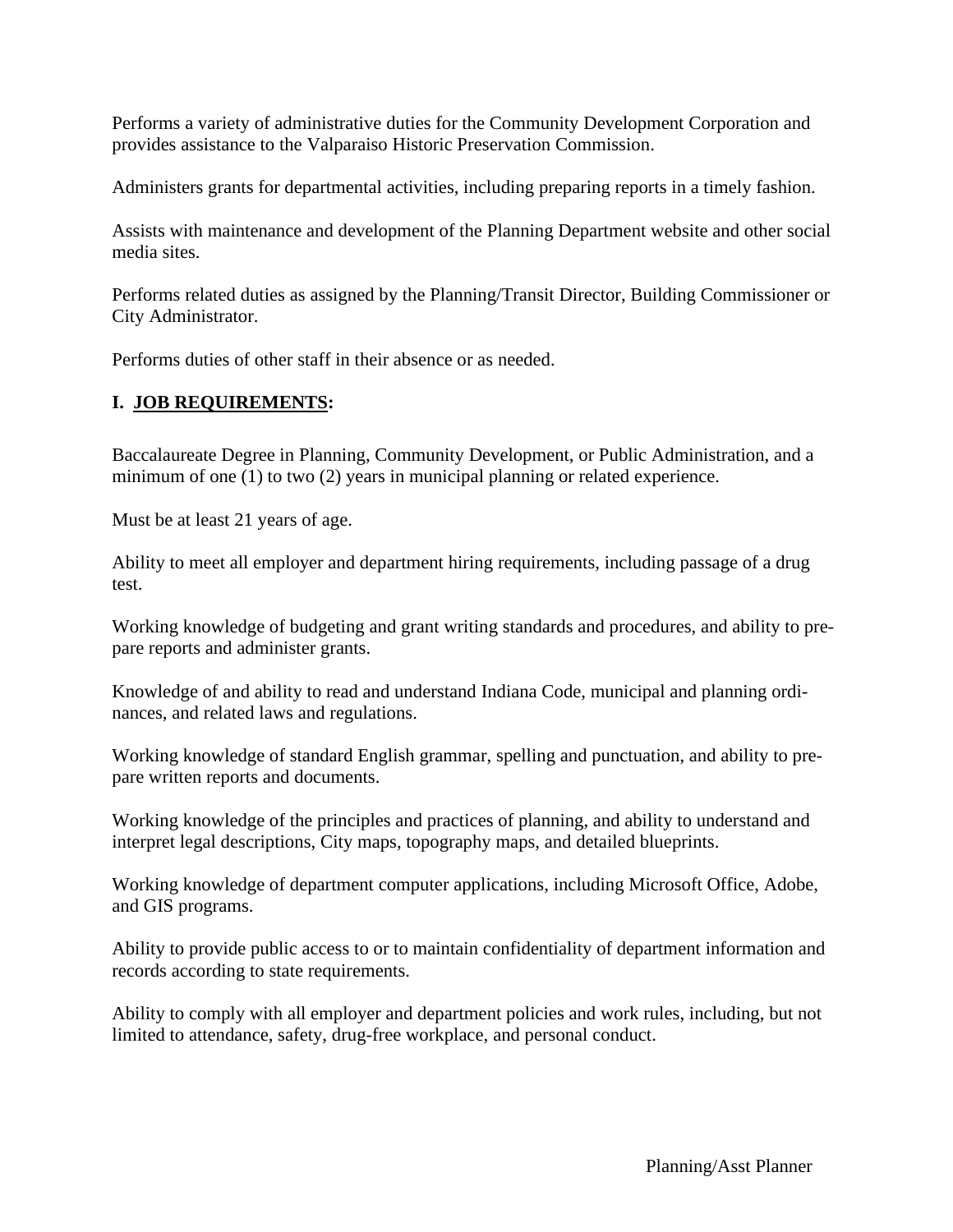Ability to effectively communicate orally and in writing with co-workers, other City departments, and the public, including being sensitive to professional ethics, gender, cultural diversities, and disabilities.

Ability to work alone with minimum supervision and with others in a team environment.

Ability to work on several tasks at the same time and work rapidly for long periods often amidst frequent distractions and interruptions, occasionally under time pressure.

Ability to understand, memorize, retain, and carry out written or oral instructions and present findings in oral or written form.

Ability to operate standard office equipment, such as computer, copier, scanner, telephone and fax machine.

Ability to collect and analyze various forms of data, and to compile summaries or reports for various planning projects and objectives.

Ability to plan and visually layout assigned projects.

Ability to occasionally work extended hours, evenings, and travel out of town for meetings and conferences, sometimes overnight.

Possession of valid Indiana driver's license and demonstrated safe driving record.

## **II. DIFFICULTY OF WORK:**

Incumbent uses a wide variety of rules, laws and standardized knowledge in performance of various operations and projects for the department. Independent judgment is required in adapting various rules, regulations, and customary practices of department to perform a wide variety of planning and development tasks.

## **III. RESPONSIBILITY:**

Incumbent performs duties according to customary practices of the department and general instructions from supervisor. Work product is reviewed for soundness of judgment and compliance with department policies and procedures

## **IV. PERSONAL WORK RELATIONSHIPS:**

Incumbent maintains frequent contact with co-workers, other City departments, and the public for the purpose of explaining and interpreting policies and procedures.

Incumbent reports directly to Planning/Transit Director.